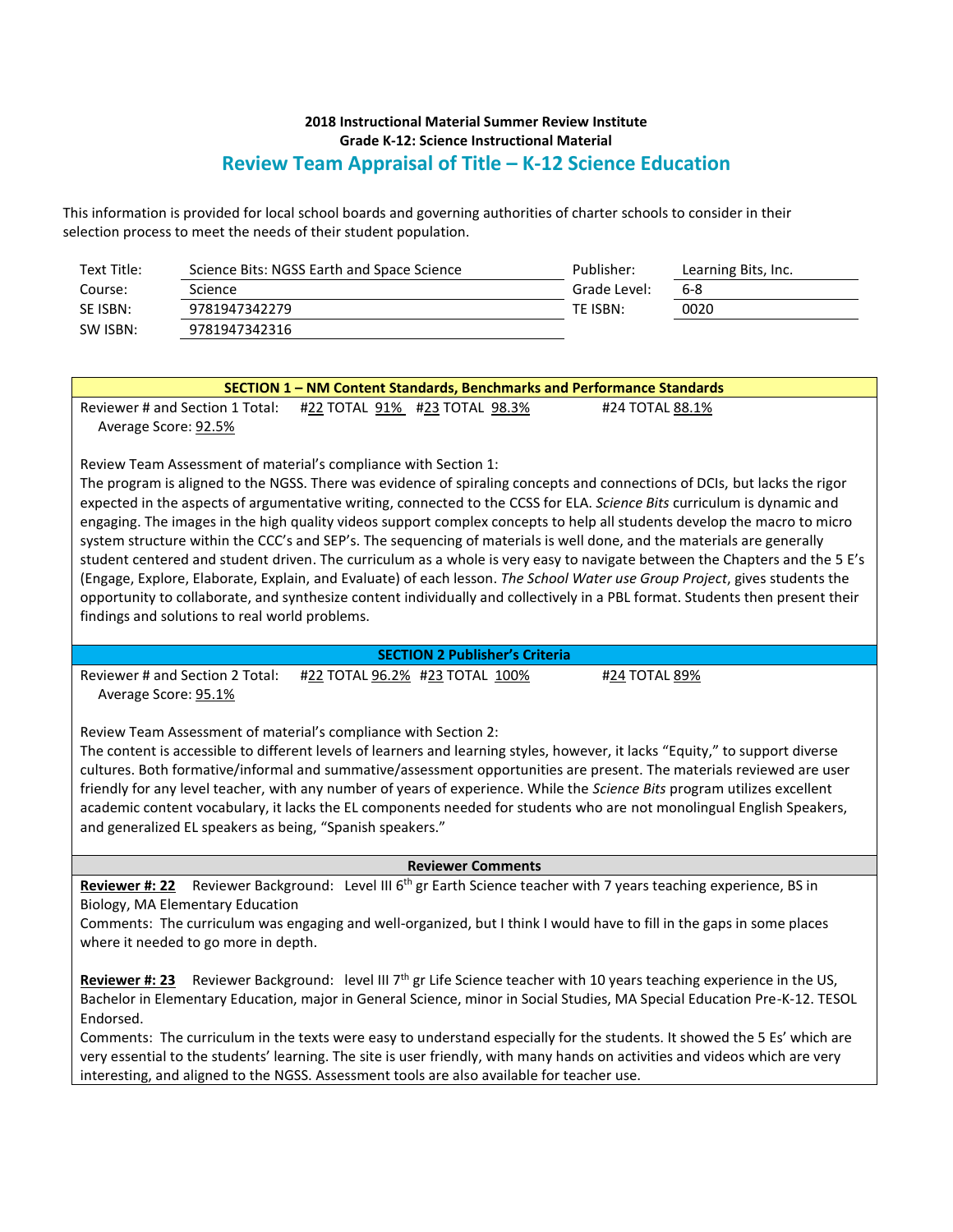**Reviewer #: 24** Reviewer Background: Level II, K-8, Sixth Grade Science teacher (Level III pending/ Middle Level 5-9 license pending with a Science endorsement) with eight years teaching experience. Endorsements in Agriculture and Psychology. Earned a Highly Effective rating for 2016-17. GLAD trained, level 1. Part of the LANL ISEC Leader Cadre. MA in Curriculum and Instruction from NMSU. Participated in EoC writing, and participated in Materials Review previously. Comments: The curriculum was well done, but lacks depth in the areas of differentiated learning, specifically for struggling students and those who are EL. EL does not refer to, "Spanish Speakers," only.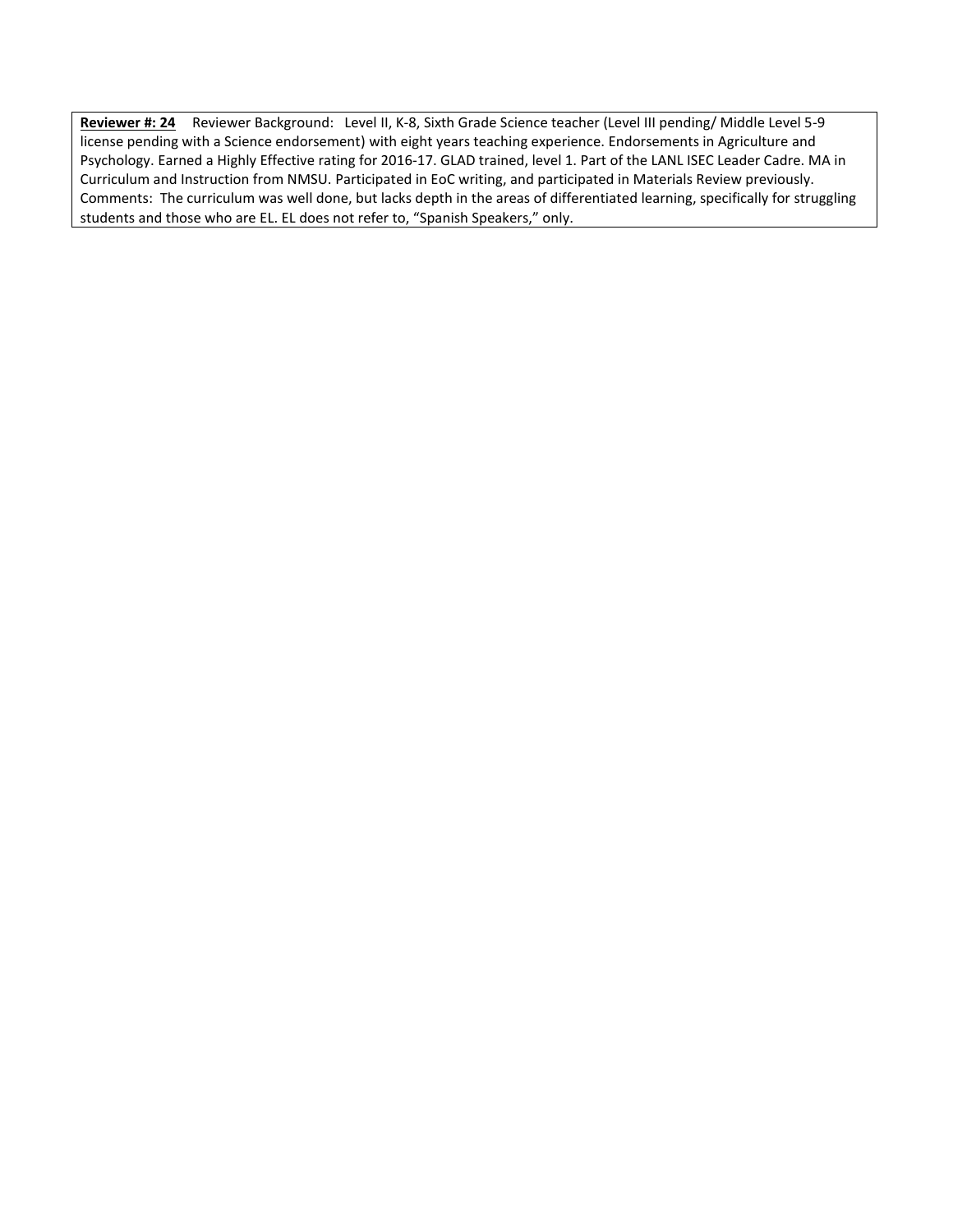# **2018 Instructional Material Summer Review Institute Grade K-12: Science Instructional Material Review Team Appraisal of Title – K-12 Science Education**

This information is provided for local school boards and governing authorities of charter schools to consider in their selection process to meet the needs of their student population.

| Text Title: | Science Bits: NGSS Life Science | Publisher:   | Learning Bits, Inc. |
|-------------|---------------------------------|--------------|---------------------|
| Course:     | Science                         | Grade Level: | 6-8                 |
| SE ISBN:    | 9781947342231                   | TE ISBN:     | 9781947342248       |
| SW ISBN:    | 9781947342309                   |              |                     |

| SECTION 1 - NM Content Standards, Benchmarks and Performance Standards                                                         |  |  |  |  |  |
|--------------------------------------------------------------------------------------------------------------------------------|--|--|--|--|--|
| Reviewer # and Section 1 Total:<br>#19 TOTAL 97%<br>#20 TOTAL 93.7% #21 TOTAL 97%                                              |  |  |  |  |  |
| Average Score: 95.9%                                                                                                           |  |  |  |  |  |
|                                                                                                                                |  |  |  |  |  |
| Review Team Assessment of material's compliance with Section 1:                                                                |  |  |  |  |  |
| The curriculum has some great resources and features built in such as videos, simulations, graphics, and learning              |  |  |  |  |  |
| progressions. Content is provided in a student friendly format, making information easily accessible. Illustrations, virtual   |  |  |  |  |  |
| models, and experiments have high levels of rigor and are aligned to the standards. The structure for the Science Bits         |  |  |  |  |  |
| curriculum is based on the 5E Instructional Model and embeds all of the elements associated with the 5E learning process.      |  |  |  |  |  |
| We would definitely recommend the curriculum because it does meet standards, however it is not a well -balanced                |  |  |  |  |  |
| curriculum incorporating speaking, writing, hands on investigations, and collaborations in groups. It is a digital curriculum  |  |  |  |  |  |
| and requires all students to have access to computers every day. If you were to use this within a regular classroom with       |  |  |  |  |  |
| instructor we would recommend supplementing to meet the needs of all the students in the classroom. We would like to           |  |  |  |  |  |
| see more hands-on labs and learning activities to address lower performing students and ELL students, more opportunities       |  |  |  |  |  |
| for the three dimensionality of NGSS within student groups for problem solving, which provides the opportunity for the         |  |  |  |  |  |
| students to demonstrate scientific thinking practices such as speaking, research, and student led inquiry to research          |  |  |  |  |  |
| phenomenon and solve problems. This curriculum would be best for students working independently.                               |  |  |  |  |  |
| <b>SECTION 2 Publisher's Criteria</b>                                                                                          |  |  |  |  |  |
| Reviewer # and Section 2 Total:<br>#19 TOTAL 100%<br>#20 TOTAL 96.2%<br>#21 TOTAL 100%                                         |  |  |  |  |  |
| Average Score: 98.7%                                                                                                           |  |  |  |  |  |
|                                                                                                                                |  |  |  |  |  |
| Review Team Assessment of material's compliance with Section 2:                                                                |  |  |  |  |  |
| Materials and procedures were visible for the labs, but specific safety guidelines were not visible in the citations provided. |  |  |  |  |  |
| There were some hands-on experiments as cited in section 2 but were not easily accessed through the links provided in the      |  |  |  |  |  |
| citations.                                                                                                                     |  |  |  |  |  |
|                                                                                                                                |  |  |  |  |  |
| <b>Reviewer Comments</b>                                                                                                       |  |  |  |  |  |
| Reviewer #: 19                                                                                                                 |  |  |  |  |  |
| Reviewer Background: *2018 Course Map team for New Stem Ready standards and NGSS adoption, Teacher Liaison 17-18,              |  |  |  |  |  |
| Secretary Teacher Advisor 18-19, National Geographic certified, Exemplary in Science                                           |  |  |  |  |  |
| Comments: The curriculum has some great resources and features built in such as the videos, simulations, graphics, and         |  |  |  |  |  |
| learning progressions. I would like to have seen more speaking, group projects, hands-on opportunities, and more student       |  |  |  |  |  |
| led inquiry opportunities for them to investigate in their schools and community, rather than pre-selected labs and topics.    |  |  |  |  |  |
| Overall it is a curriculum I would recommend with supplemental speaking, writing, and inquiry activities for students.         |  |  |  |  |  |
|                                                                                                                                |  |  |  |  |  |
|                                                                                                                                |  |  |  |  |  |
|                                                                                                                                |  |  |  |  |  |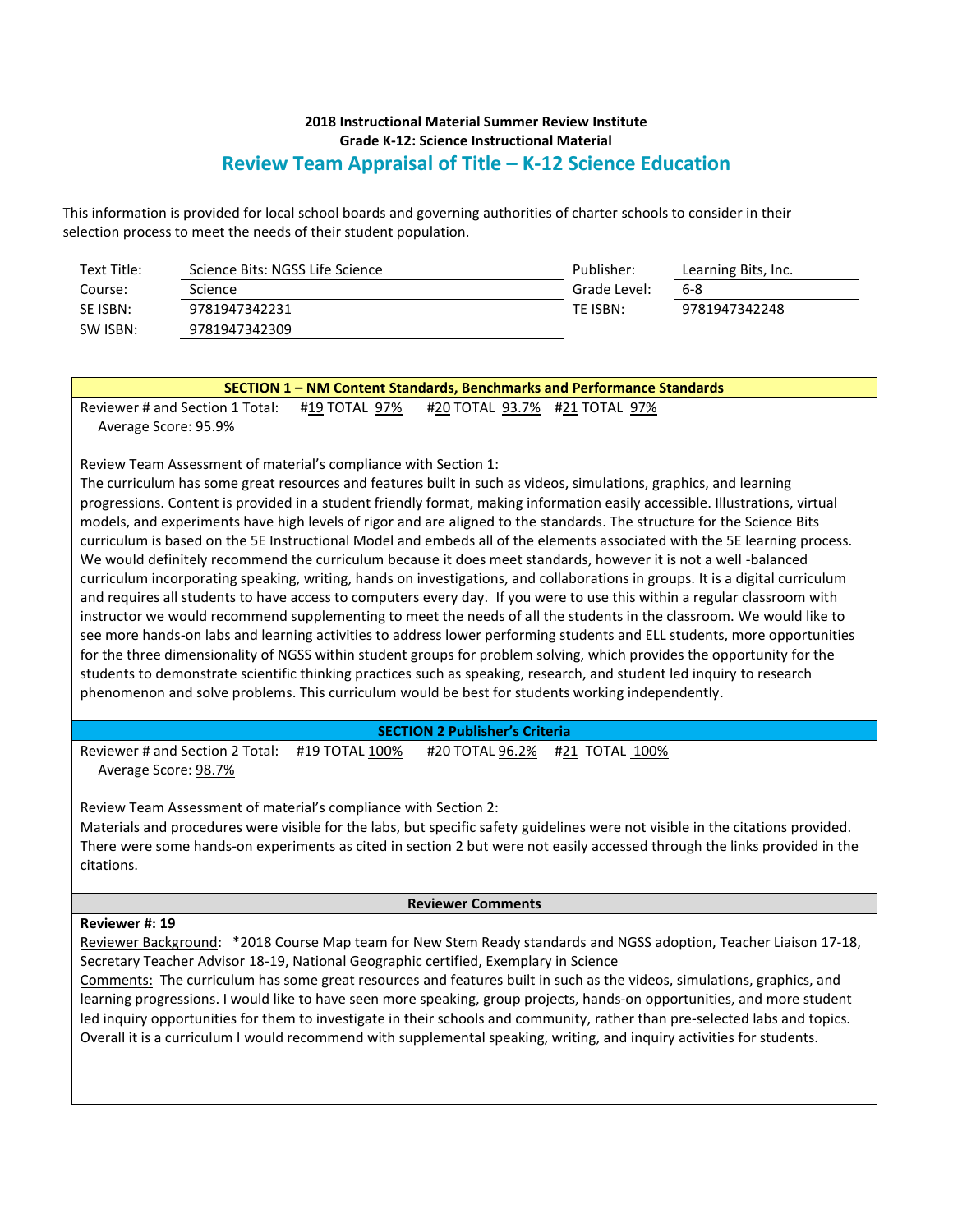#### **Reviewer #: 20**

Reviewer Background: 22 years of teaching experience, Science Literacy Coach (4 years), LANLF Teacher Leader Cadre, MSS Facilitator for NMPED.

Comments: The curriculum is well designed and aligned with NGSS. Content is provided in a student friendly format, making information easily accessible. Illustrations, virtual models and experiments are well thought out and impressive. Introduction of more hands on lab experiences for students would really enhance the curriculum.

### **Reviewer #: 21**

Reviewer Background: Master's in Curriculum, Instruction, and Assessment, 21 years Middle School Math/Science experience in the classroom, Teacher Leader for Math Dept., NMLead Project, Admin certification, Golden Apple nominee, Educators Rising leader, MC2 collaborator

Comments: Definitely a constructivist model approach. A plethora of teacher and student resources that support the use of technology in the classroom. The structure for the Science Bits curriculum is based on the 5E instructional model and embeds all of the elements associated with the 5E learning process. Most of the engagement is through simulations and virtual labs followed by a discussion activity accessing students' prior knowledge. Many of the inquiry-based activity challenges found within the Explore include virtual experiments, interactive explorations, Predict-Observe- and Explain video activities that can be performed independently, as whole class or in small groups. PBL tasks accompany each unit and are relevant and I think would appeal to students' interest. The topics for the majority of activities are pre-selected. It would be nice to offer more student choice, however the pre-selected topics would be of great support to a teacher that may not be as comfortable or experienced in teaching Science. As a whole, the curriculum is well designed and definitely aligns with the NGSS.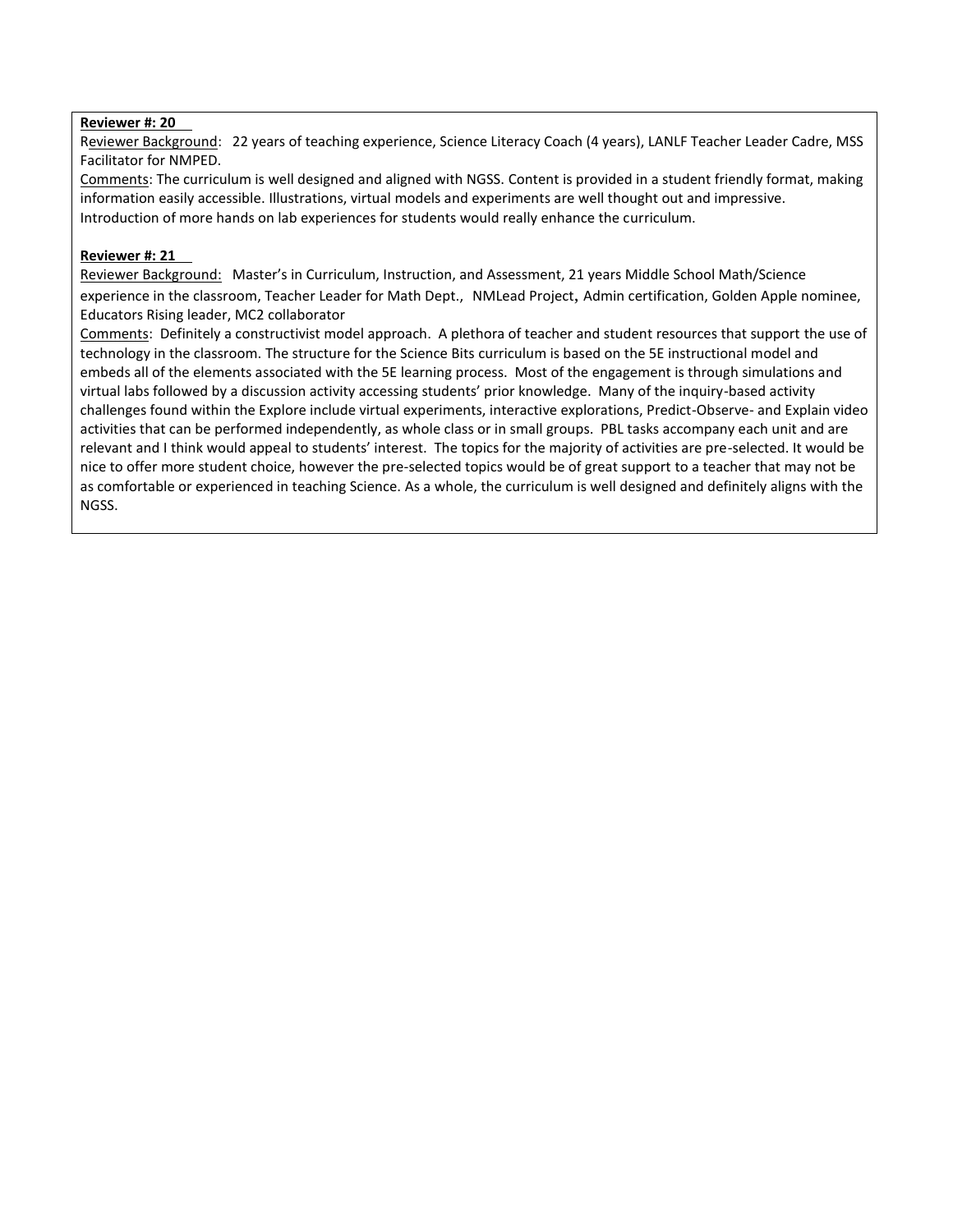# **2018 Instructional Material Summer Review Institute Grade K-12: Science Instructional Material Review Team Appraisal of Title – K-12 Science Education**

This information is provided for local school boards and governing authorities of charter schools to consider in their selection process to meet the needs of their student population.

| Text Title: | Science Bits: NGSS Physical Science | Publisher:   | Learning Bits, Inc. |
|-------------|-------------------------------------|--------------|---------------------|
| Course:     | Science                             | Grade Level: | 6-8                 |
| SE ISBN:    | 9781947342255                       | TE ISBN:     | 9781947342262       |
| SW ISBN:    | 9781947342286                       |              |                     |

| SECTION 1 - NM Content Standards, Benchmarks and Performance Standards                                                                                                                                                                                                                                                                                                                                                                                                                                                                                                                                                                                                                                                                                                                                                                                                                                                                                                                                                                                                                                                                                                                                                                                                                                                                                                                         |  |  |  |  |
|------------------------------------------------------------------------------------------------------------------------------------------------------------------------------------------------------------------------------------------------------------------------------------------------------------------------------------------------------------------------------------------------------------------------------------------------------------------------------------------------------------------------------------------------------------------------------------------------------------------------------------------------------------------------------------------------------------------------------------------------------------------------------------------------------------------------------------------------------------------------------------------------------------------------------------------------------------------------------------------------------------------------------------------------------------------------------------------------------------------------------------------------------------------------------------------------------------------------------------------------------------------------------------------------------------------------------------------------------------------------------------------------|--|--|--|--|
| Reviewer # and Section 1 Total:<br>#16 TOTAL 95.9% #17 TOTAL 93.4%<br>#18 TOTAL 94.6%<br>Average Score: 94.63%                                                                                                                                                                                                                                                                                                                                                                                                                                                                                                                                                                                                                                                                                                                                                                                                                                                                                                                                                                                                                                                                                                                                                                                                                                                                                 |  |  |  |  |
| Review Team Assessment of material's compliance with Section 1:<br>The compliance of the assessment materials is completely in line with the NGSS and 6 NM Specific Standards. Easy<br>to follow and understand for both students and teachers.<br>The curriculum includes differentiated instruction for all types of learning styles, rigorous<br>activities/experimentations, and performance tasks that students need to perform.<br>The curriculum is very user friendly for teachers and students<br>The assessments are diverse and provide ample opportunity to allow for teachers and students the opportunity to<br>$\frac{1}{2}$<br>show mastery and progress.<br>Grade and assignment tracking is fantastic. The grade book is easy to use.<br>$\overline{\phantom{0}}$<br>The assessments are set up to mirror the state and national assessments<br>$\qquad \qquad \blacksquare$<br>The science vocabulary terms are strongly emphasized and used continually throughout the text<br>$\overline{\phantom{a}}$<br>The content is very rich that showing progression of knowledge and scaffolding of concepts.<br>$\overline{\phantom{a}}$                                                                                                                                                                                                                                         |  |  |  |  |
| <b>SECTION 2 Publisher's Criteria</b>                                                                                                                                                                                                                                                                                                                                                                                                                                                                                                                                                                                                                                                                                                                                                                                                                                                                                                                                                                                                                                                                                                                                                                                                                                                                                                                                                          |  |  |  |  |
| Reviewer # and Section 2 Total:<br>#16 TOTAL 96.30%<br>#17 TOTAL 100%<br>3. #18 TOTAL 96.30%<br>Average Score: 97.53%<br>Review Team Assessment of material's compliance with Section 2:<br>The curriculum achieves and often exceeds what is expected.<br>Provides authentic learning for students in multiple ways.<br>$\qquad \qquad \blacksquare$<br>Students are provided with experience to speak and write their learning in every lesson they take.<br>$\qquad \qquad \blacksquare$<br>Materials are grade-appropriate, easily accessible and have scientifically accurate learning goals.<br>$\blacksquare$<br>The curriculum incorporates integration from multiple areas like reading, writing, art and math.<br>$\qquad \qquad \blacksquare$<br>Materials provide a variety of cultural perspective to account for various background.<br>$\qquad \qquad -$<br>The curriculum is easy to follow and integrates technology to support students' learning.<br>$\qquad \qquad -$<br>All units are available in English and Spanish.<br>$\qquad \qquad -$<br>Teachers are provided with additional instructional resources to update their instructions to meet the needs of ELL.<br>$\frac{1}{2}$<br>Guidelines are provided for teachers throughout the teachers' guide.<br>$\overline{\phantom{a}}$<br>Real-life examples and phenomenon are provided to enrich students' learning. |  |  |  |  |
| <b>Reviewer Comments</b>                                                                                                                                                                                                                                                                                                                                                                                                                                                                                                                                                                                                                                                                                                                                                                                                                                                                                                                                                                                                                                                                                                                                                                                                                                                                                                                                                                       |  |  |  |  |
| Reviewer #: 16 Reviewer Background: 19 years as an educator. Taught Science at multiple grade levels.<br>Comments: The curriculum is very detailed and user friendly. The content and activities are engaging and provide multiple<br>opportunities for teacher and student success.                                                                                                                                                                                                                                                                                                                                                                                                                                                                                                                                                                                                                                                                                                                                                                                                                                                                                                                                                                                                                                                                                                           |  |  |  |  |